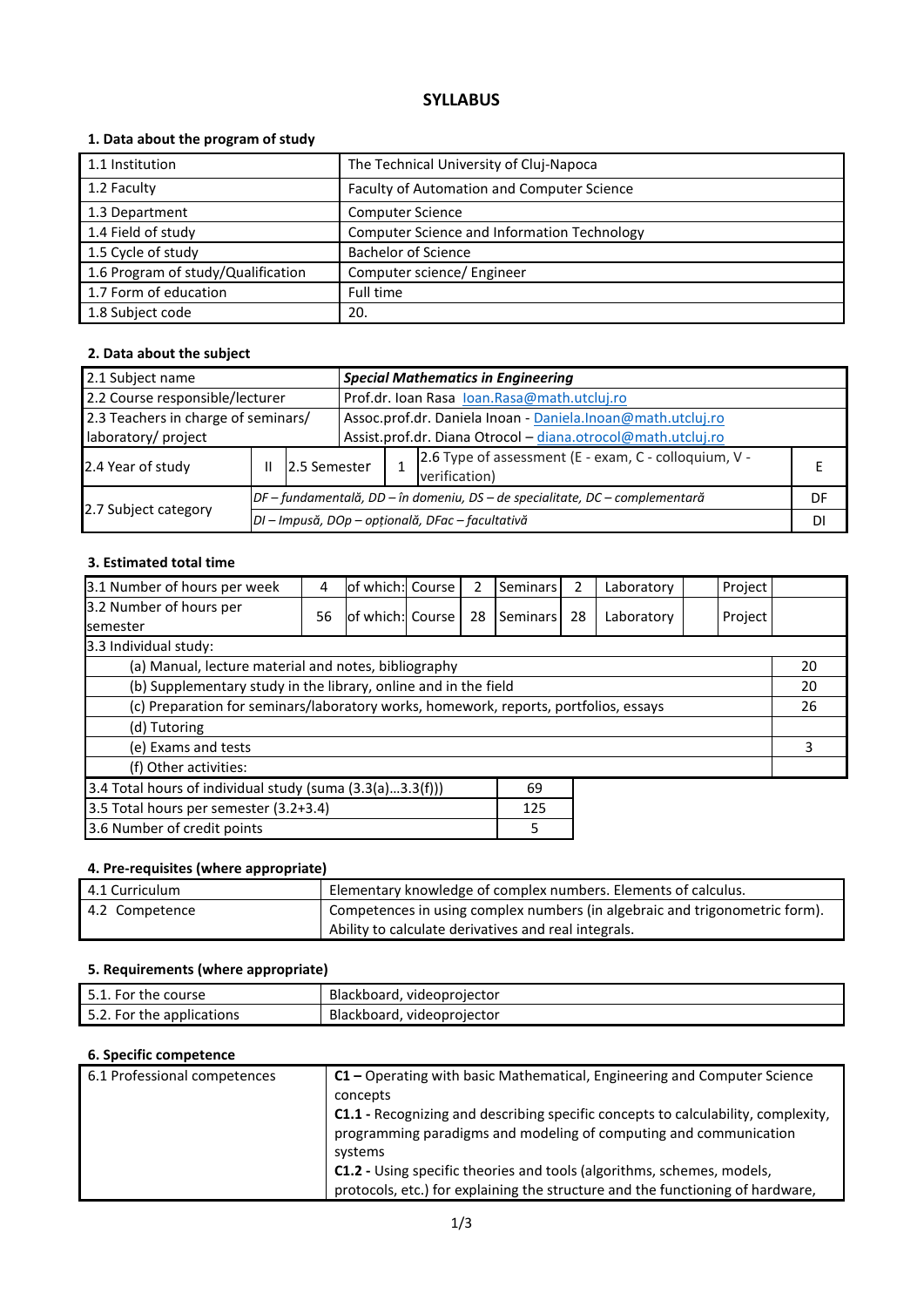|                       | software and communication systems<br>C1.3 - Building models for various components of computing systems<br>C1.4 - Formal evaluation of the functional and non-functional characteristics of<br>computing systems<br>C1.5 - Providing theoretical background for the characteristics of the designed |
|-----------------------|------------------------------------------------------------------------------------------------------------------------------------------------------------------------------------------------------------------------------------------------------------------------------------------------------|
|                       | systems                                                                                                                                                                                                                                                                                              |
| 6.2 Cross competences | N/A                                                                                                                                                                                                                                                                                                  |

#### **7. Discipline objective (as results from the** *key competences gained***)**

| 7.1 General objective   | A presentation of the concepts, notions, methods and fundamental techniques<br>used in complex functions theory and integral transforms theory. |
|-------------------------|-------------------------------------------------------------------------------------------------------------------------------------------------|
| 7.2 Specific objectives | Use of the complex functions theory and integral transforms theory for solving<br>problems in engineering.                                      |

#### **8. Contents**

| 8.1 Lectures                                                        | Hours                    | Teaching methods       | <b>Notes</b> |
|---------------------------------------------------------------------|--------------------------|------------------------|--------------|
| Complex numbers. Operations, topology in C.                         | 2                        |                        |              |
| Continuity. Monogenic functions. The Cauchy-Riemann conditions.     | $\mathfrak{p}$           |                        |              |
| Holomorphic functions.                                              |                          |                        |              |
| The complex integral. Definition. Cauchy's integral theorem.        | 2                        |                        |              |
| Cauchy's integral formula.                                          |                          |                        |              |
| Taylor and Laurent series. Singular points, classification.         | 2                        | Explanation            |              |
| Residues. The Residue Theorem.                                      | 2                        |                        |              |
| Applications of the Residue Theorem.                                | 2                        | Demonstration          |              |
| Real integrals calculated with complex methods.                     | 2                        |                        |              |
| The Fourier transform. Definition, properties.                      | 2                        | Collaboration          |              |
| Applications of the Fourier transform.                              | 2                        |                        |              |
| The Laplace transform. Definition and properties.                   | $\mathfrak{p}$           | Interactive activities |              |
| The inverse Laplace transform.                                      | 2                        |                        |              |
| Applications of the Laplace transform.                              | $\overline{\phantom{a}}$ |                        |              |
| The z transform. Applications.                                      | 2                        |                        |              |
| Difference equations. The z transform applied to solving difference |                          |                        |              |
| equations.                                                          | 2                        |                        |              |
| Bibliography                                                        |                          |                        |              |

1. A.I. Mitrea, Analiza matematica in complex (curs+culegere de probleme), Ed. Mediamira, Cluj-Napoca, 2005.

2. A.I. Mitrea, Transformari integrale si discrete (curs + culegere de probleme) Ed. Mediamira, Cluj-Napoca, 2004. 3. M.L. Krasnov, A.I. Kiselev, G.I. Makarenko, Functions of a Complex Variable, Operational Calculus and Stability Theory, Mir Publishers, Moscow, 1984.

| 8.2 Applications - Seminars/Laboratory/Project         | <b>Hours</b>             | Teaching methods       | <b>Notes</b> |
|--------------------------------------------------------|--------------------------|------------------------|--------------|
| Operations in C. Geometric interpretations.            | 2                        |                        |              |
| The Cauchy-Riemann conditions. Holomorphic functions.  | 2                        |                        |              |
| Elementary functions, equations in the complex domain. | 2                        |                        |              |
| The complex integral.                                  | 2                        |                        |              |
| Series of functions.                                   | $\mathfrak{p}$           | Explanation            |              |
| Residues. The Residue Theorem.                         | 2                        |                        |              |
| Computing real integrals by using the Residue Theorem. | 2                        | Demonstration          |              |
| The Fourier transform.                                 |                          | Collaboration          |              |
| Properties and apploications of the Fourier transform  | $\overline{\phantom{a}}$ |                        |              |
| The Laplace transform.                                 | 2                        | Interactive activities |              |
| The inverse Laplace transform.                         | 2                        |                        |              |
| Applications of the Laplace transform.                 | 2                        |                        |              |
| The z transform.                                       | $\overline{\phantom{a}}$ |                        |              |
| Difference equations solved with the z transform.      | $\mathfrak{p}$           |                        |              |
| Bibliography                                           |                          |                        |              |
|                                                        |                          |                        |              |

1. A.I. Mitrea, Analiza matematica in complex (curs+culegere de probleme), Ed. Mediamira, Cluj-Napoca, 2005.